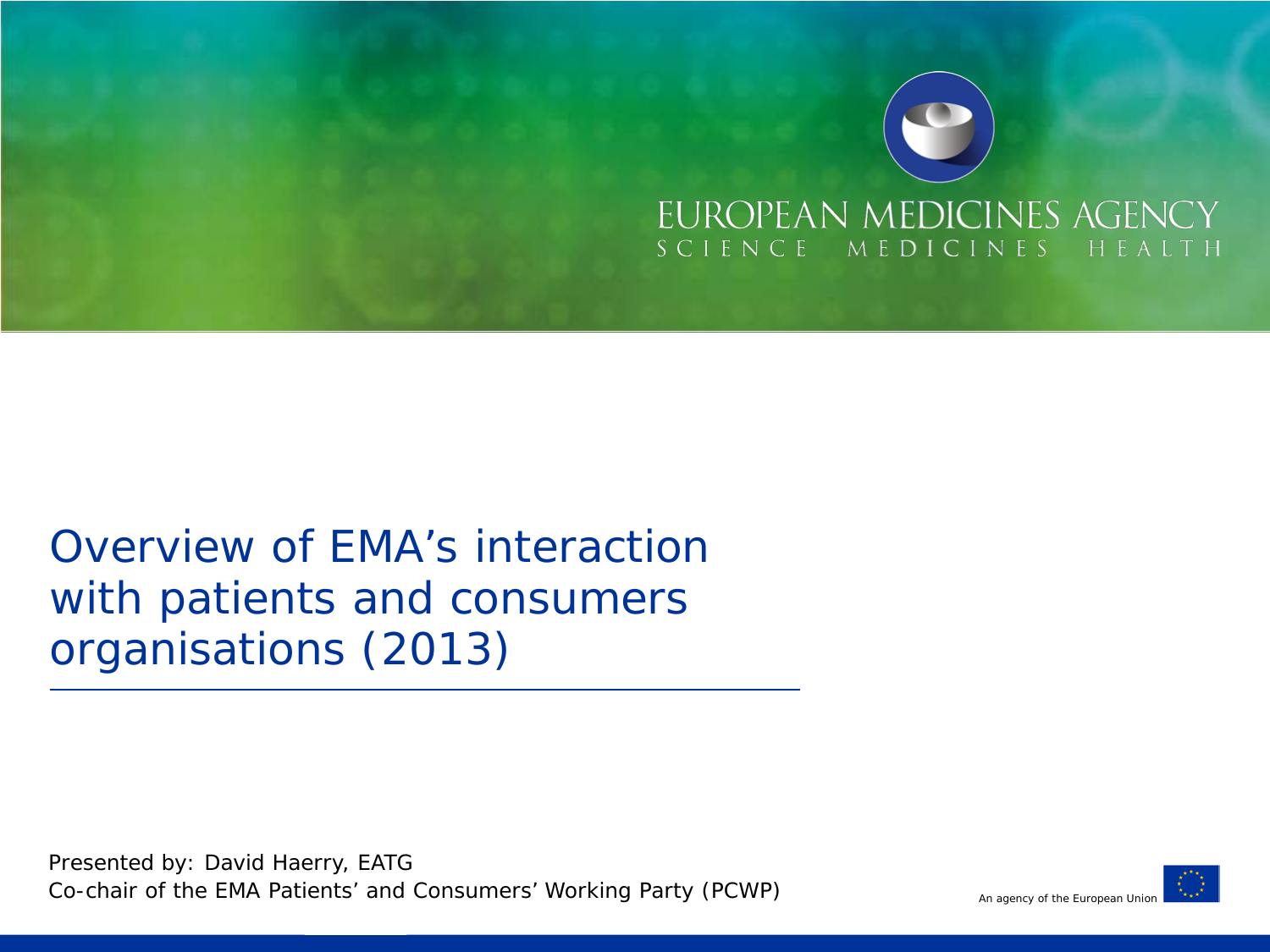

## **Introduction**

- Quantitative overview of EMA activities where patients, consumers and their organisations have been involved throughout 2013
- Provides comparison to preceding years
- Has been included within the annual report for 2013, presented to the EMA Management Board and published on EMA website in 2014
- High level of interaction between EMA and PCOs achieved during 2013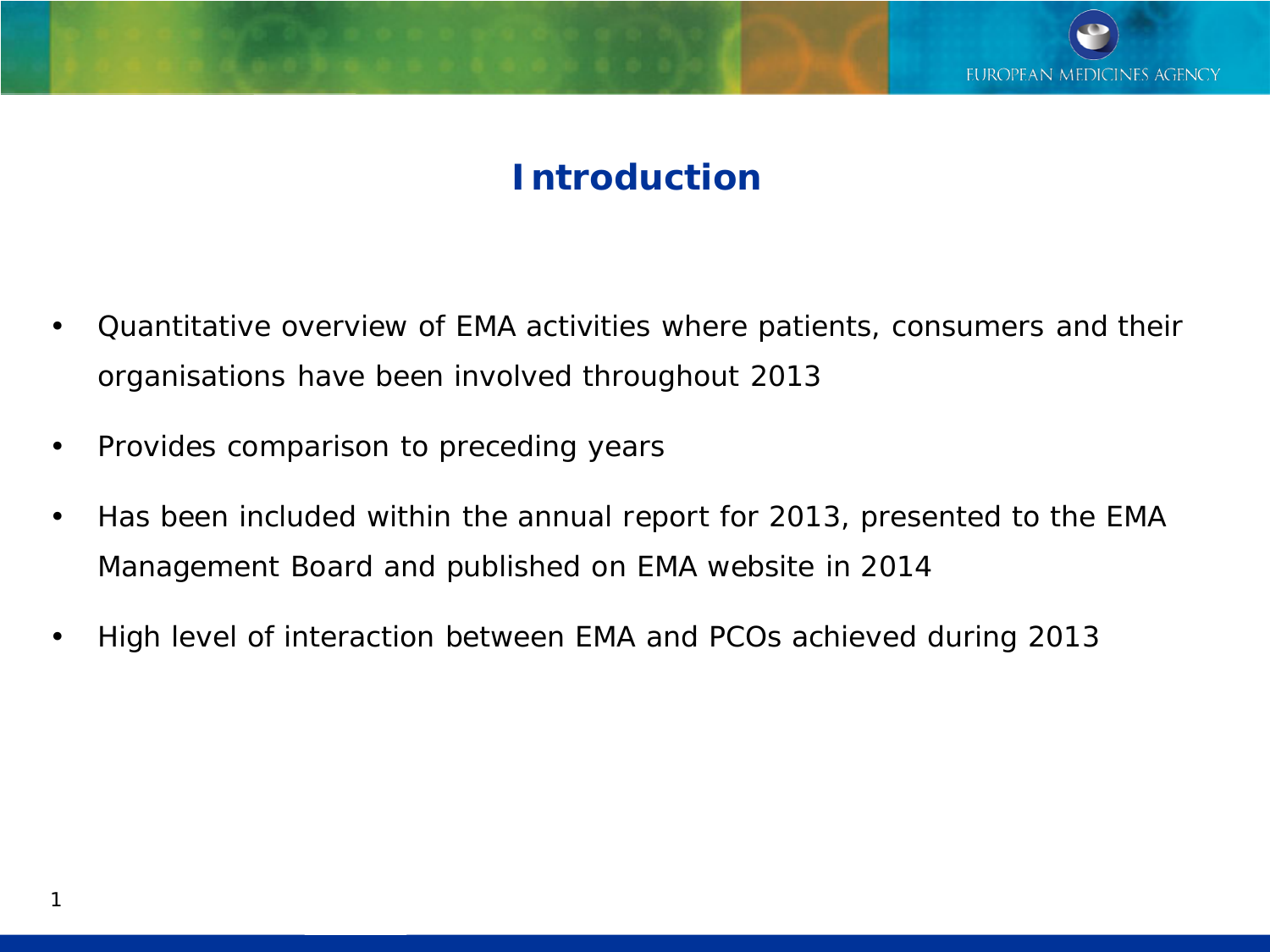

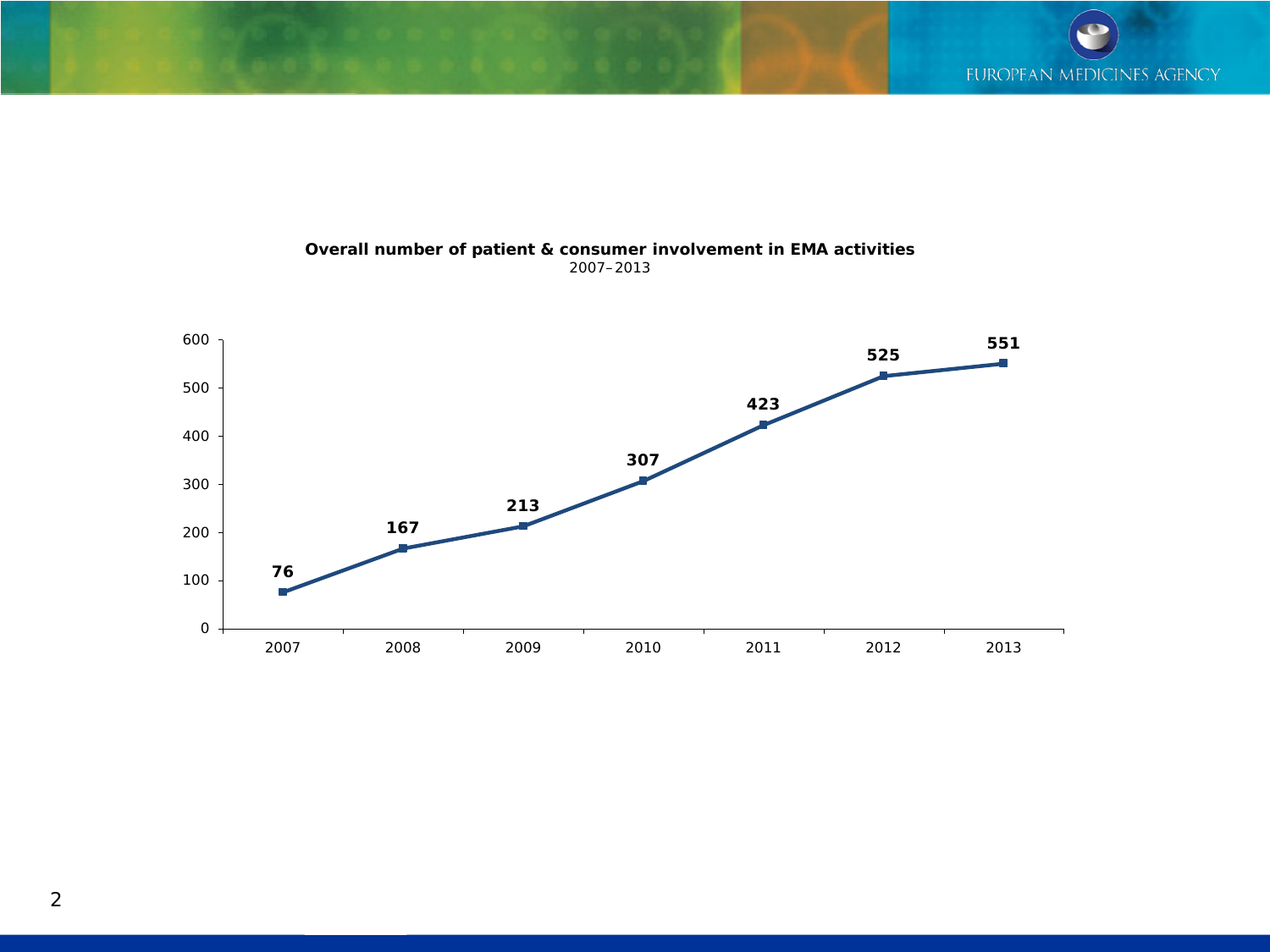

#### **Comparison of involvement in core activities** 2009–2013

■2009 ■2010 ■2011 ■2012 ■2013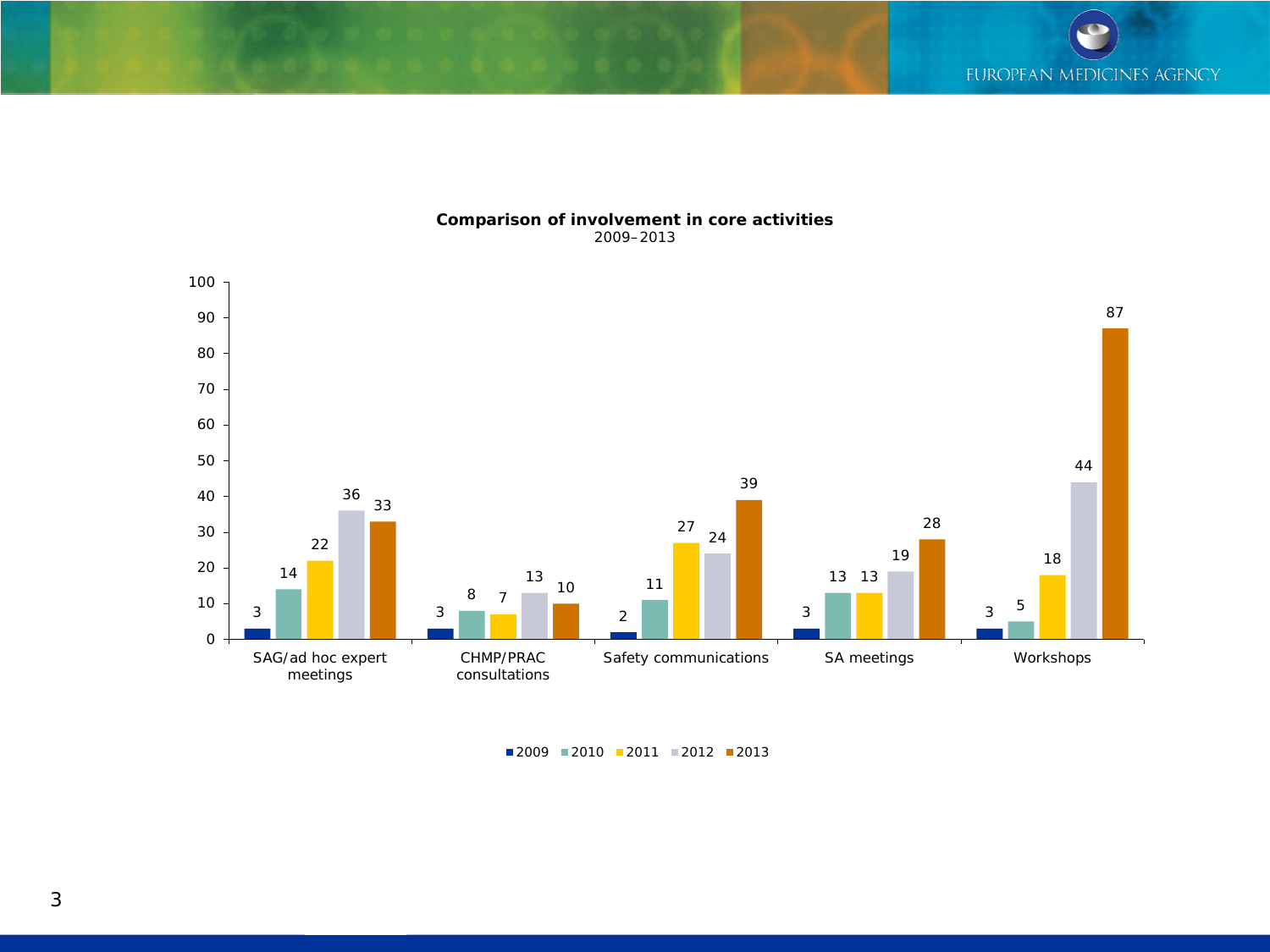## **Activities are split into three categories;**

1. Activities in which patients/consumers are members, alternates or observers,

- 2. Activities involving individual patient experts, and
- 3. Activities requiring organisation representatives.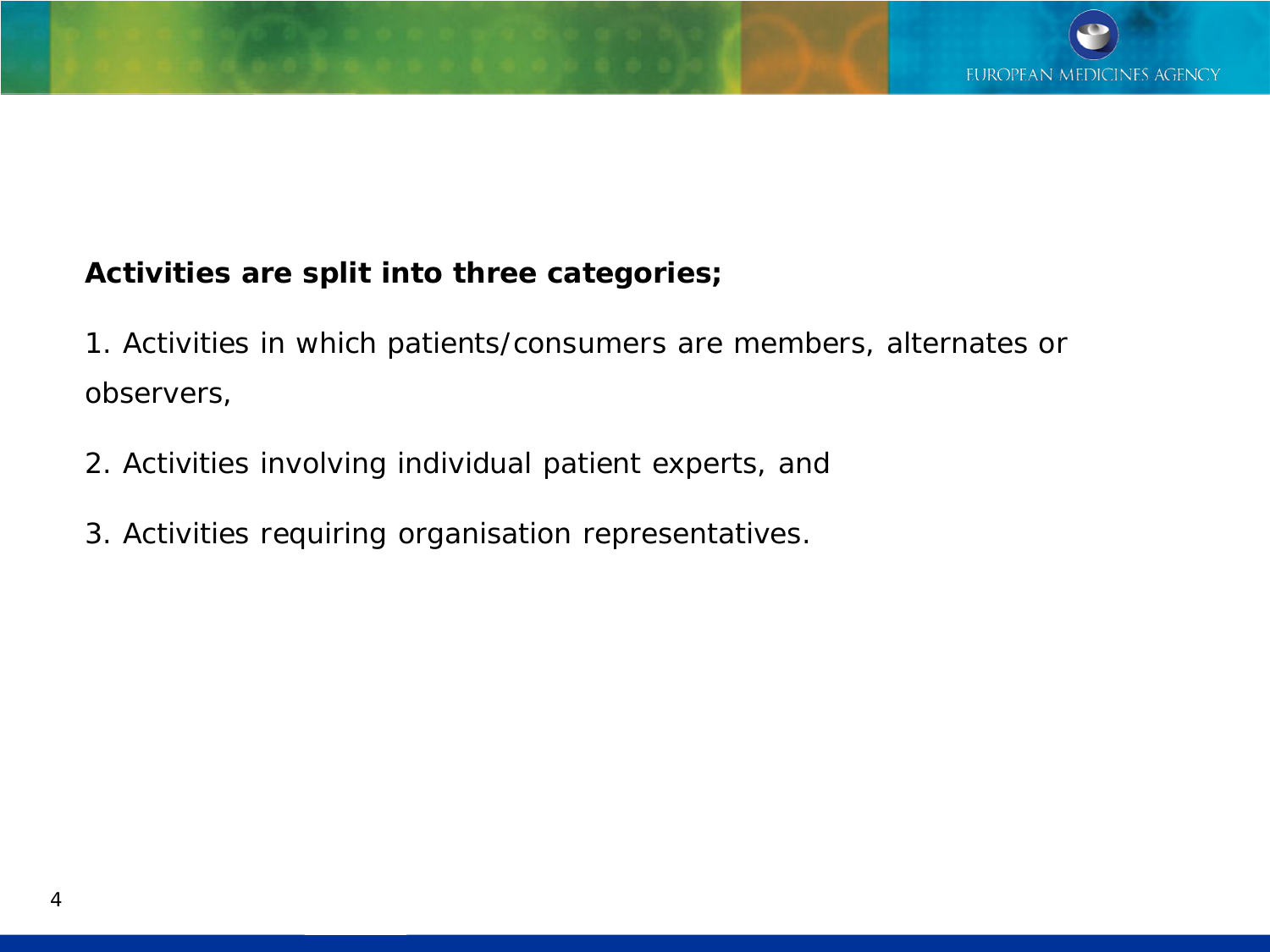

**Comparison of involvement as committee/WP members, experts and representatives of** 

■ Committee/WP members ■ Experts ■ Representatives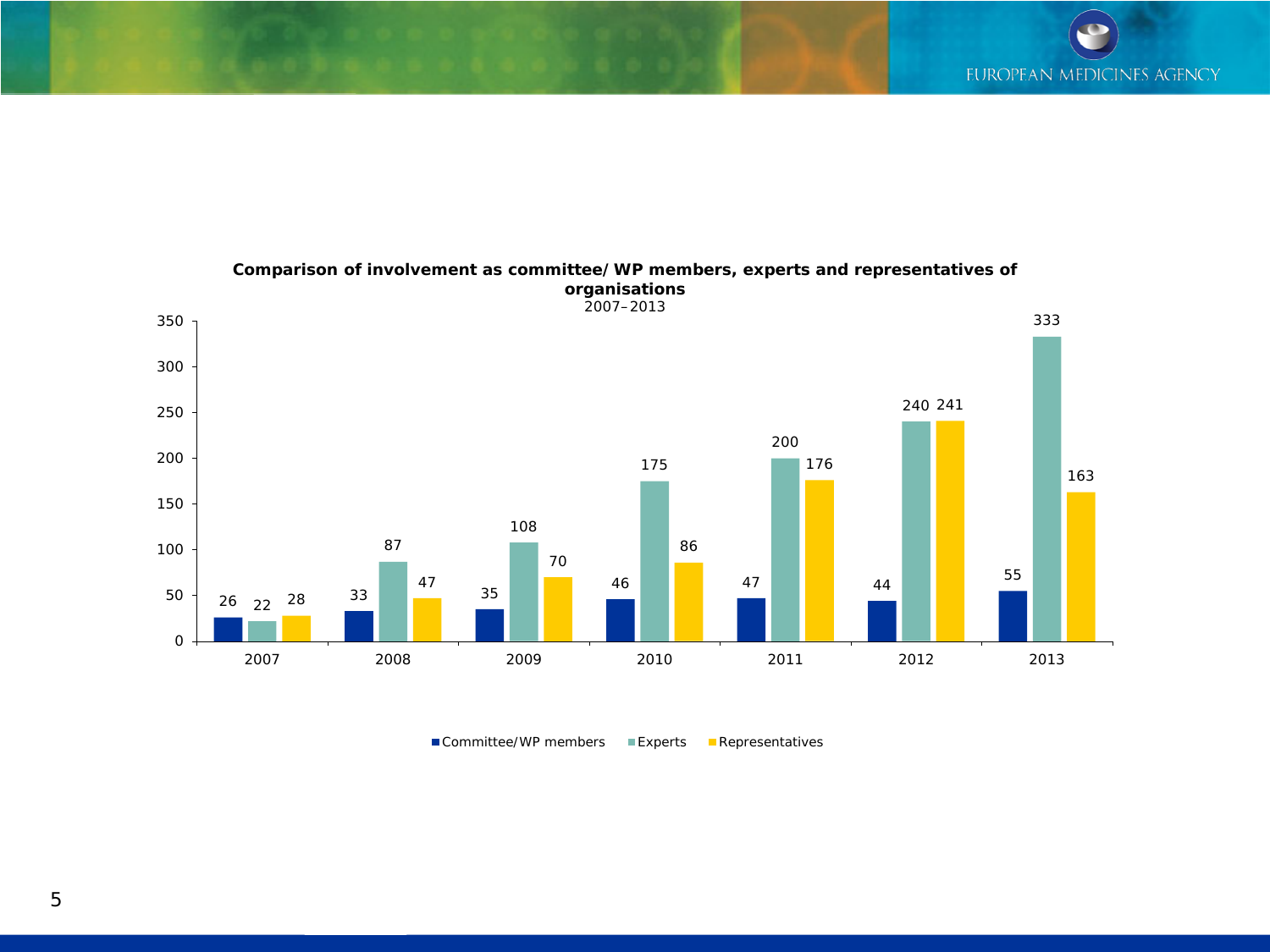

### **Members of committees /working parties:**

- **MB:** 2 members, **COMP:** 2 members, **PDCO:** 3 members and 3 alternates.
- **CAT**: 2 members and 2 alternates. **PRAC** 1 member, 1 alternate.

**HCPWP**: 2 observers.

#### **Experts:**

333 experts were involved in Agency activities during 2013:

- SAG/ad-hoc expert meetings; 33 representatives (22 meetings);
- SA meetings; 28 representatives (now includes SA);
- PRAC consultations x 2 (8 Patient representatives);
- Review of package leaflets (110);
- Review of safety communications; (39);
- Review of EPAR summaries (48);
- Participation in EMA annual training session (63)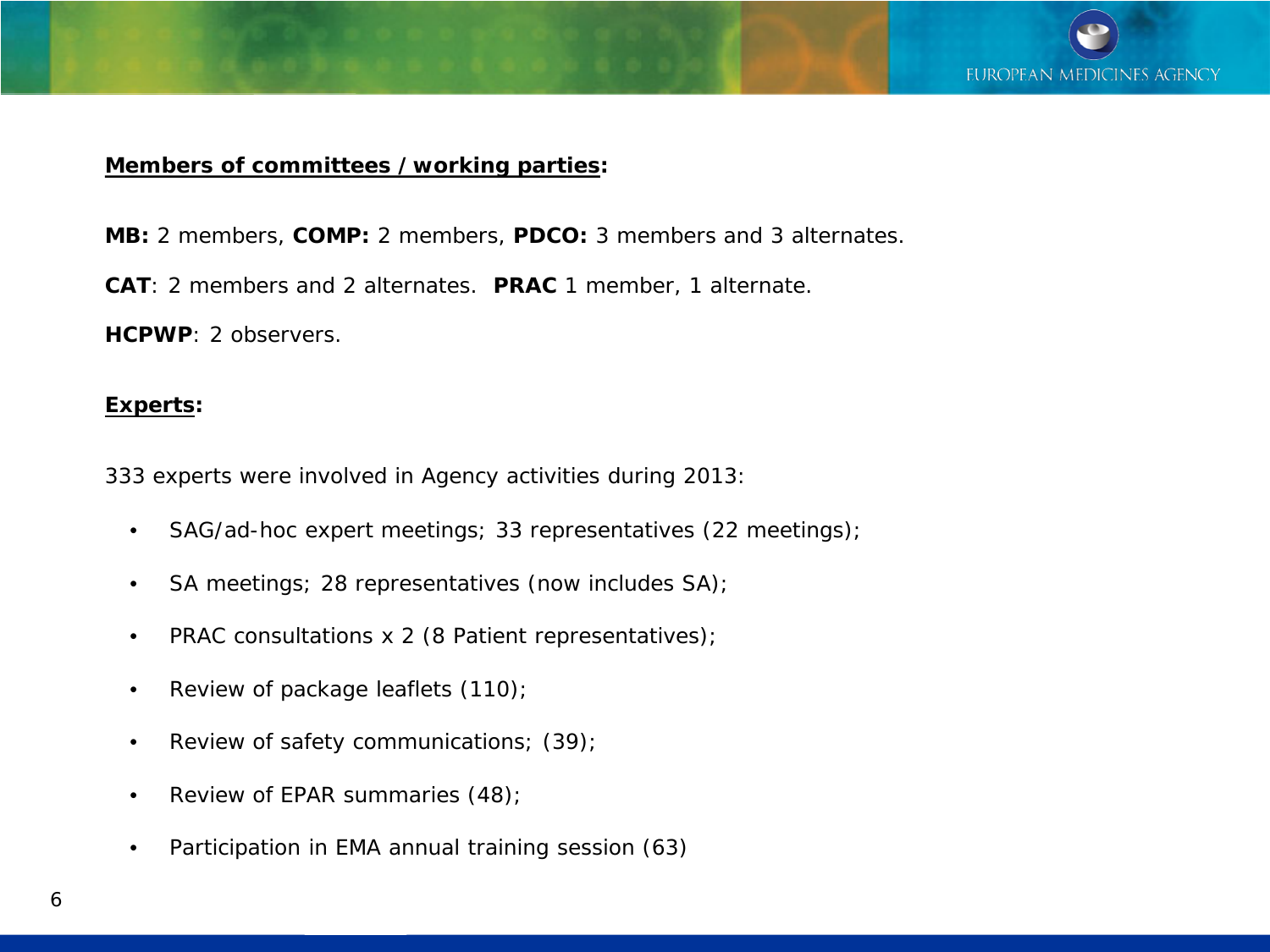### **Representatives:**

- 163 representatives of organisations were involved during 2013:
- •CHMP consultation
- •Pharmacovigilance legislation forum
- •Working groups (e.g. funding of organisations, EudraCT)
- •Ad-hoc observers attending PCWP meetings
- •Workshops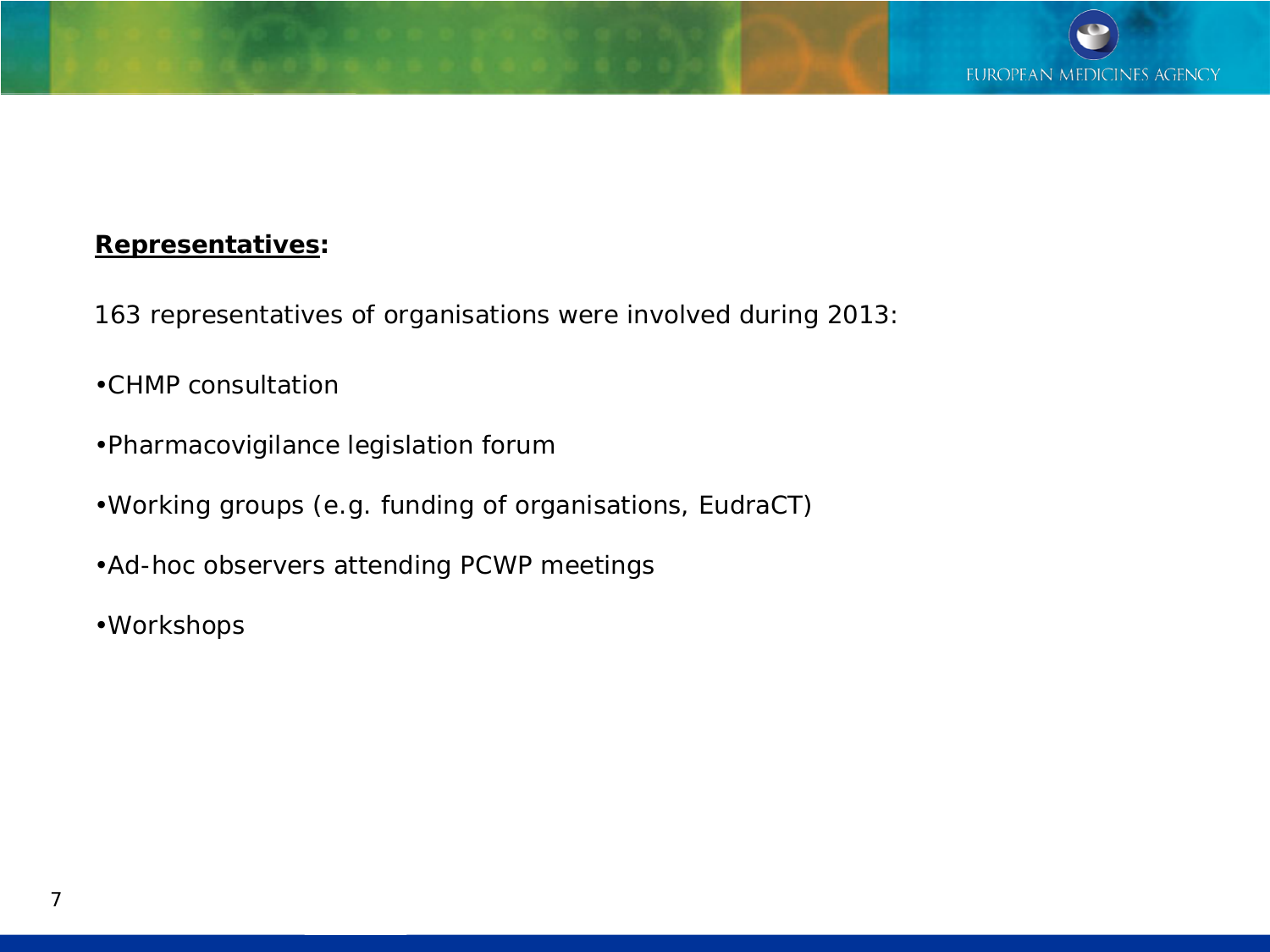

**Package leaflets and EPAR summaries sent for review**

2007–2013

EPAR summaries Package leaflets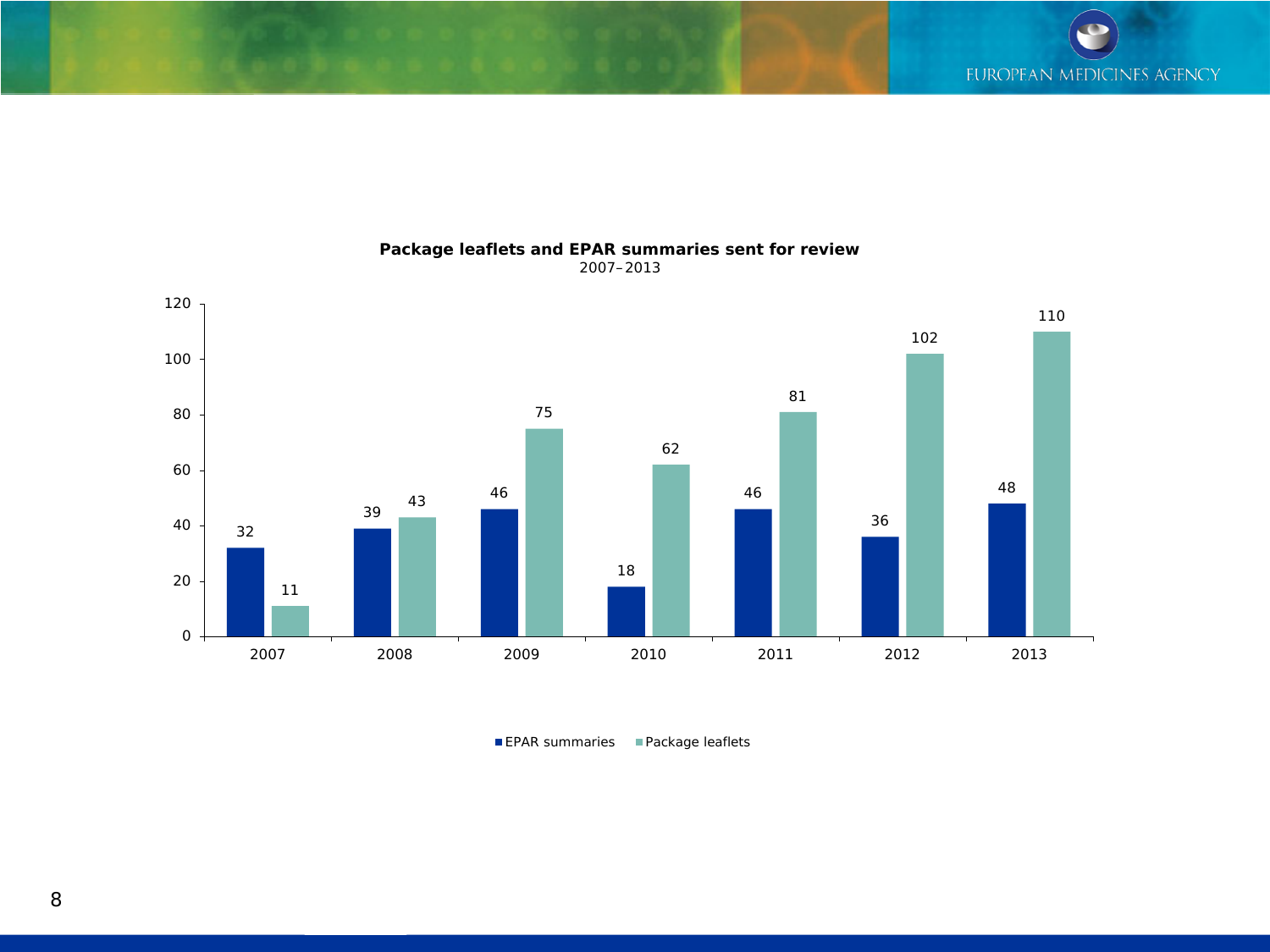

#### **Percentage of package leaflets and EPAR summaries reviewed** 2007–2013

9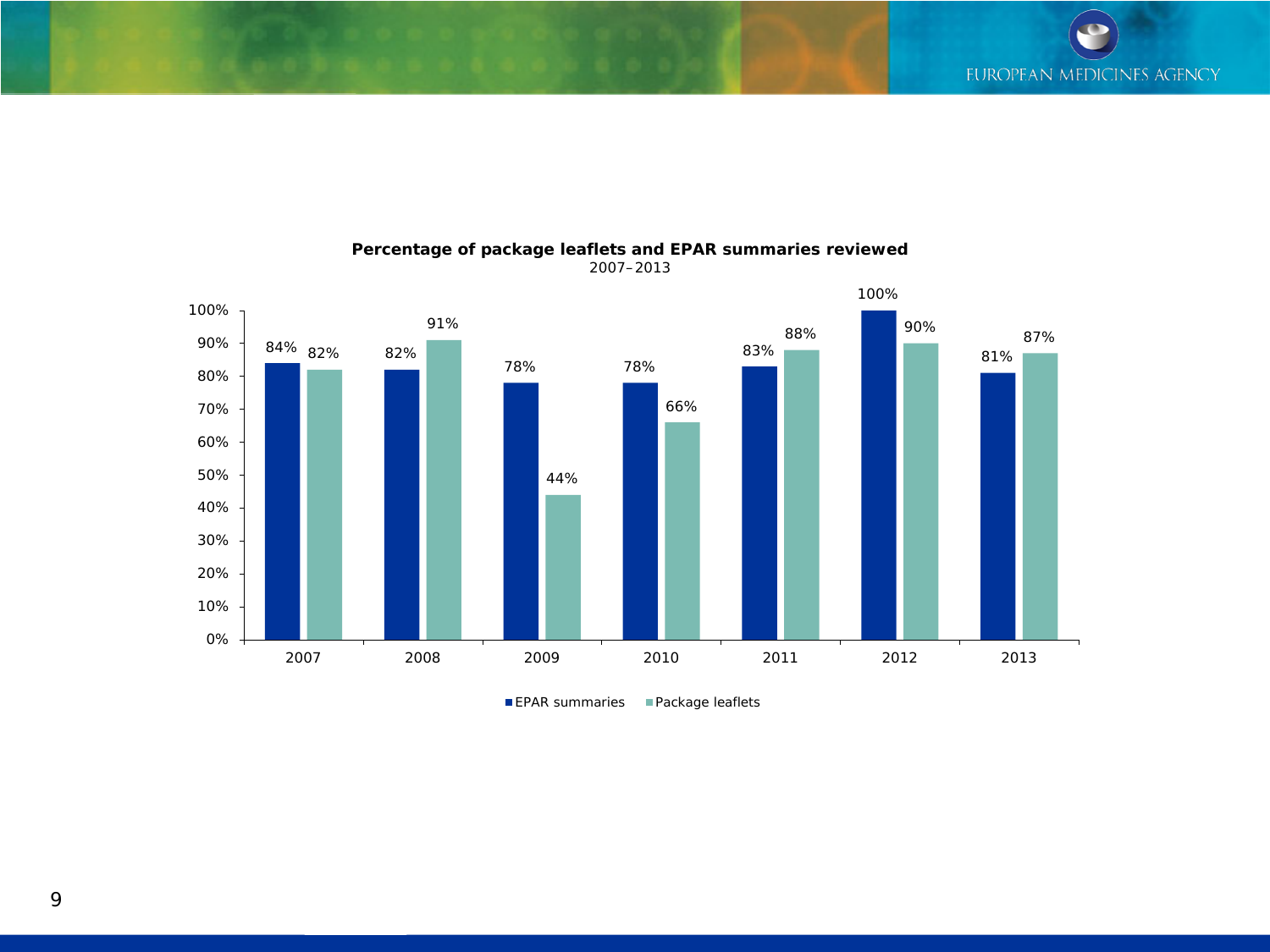

## **Eligible Organisations**

• There are 37 eligible patient/consumer organisations working with the Agency. During 2013, 4 new organisations became eligible.

> **Review of eligibility of organisations** 2013



**■Positive outcome ■Negative outcome ■Withdrawn**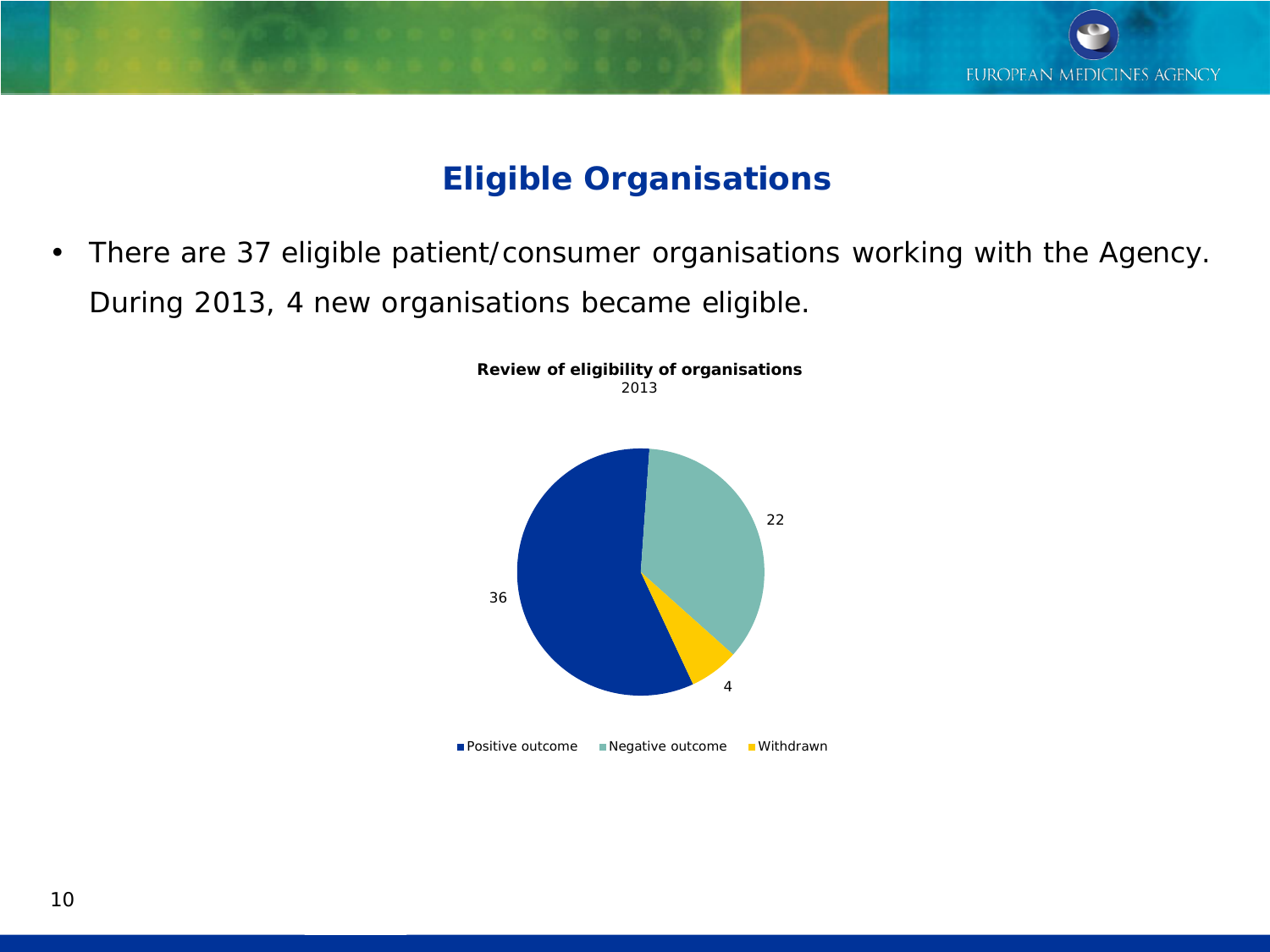

## **EMA Working Party with Patients & Consumers Organisations (PCWP)**

The PCWP continues to play a key role in the interaction between the EMA and PCOs.

- •19 members and 18 alternates representing PCOs;
- •6 members from the EMA Scientific Committees;
- •1 member from the EMA secretariat;
- •Observers from the CMD-h, HCP WP and MB.

Four PCWP meetings held during 2013; one with all 'eligible' organisations, two joint with the Healthcare Professionals' Working Party (HCP WP) and one-day training session.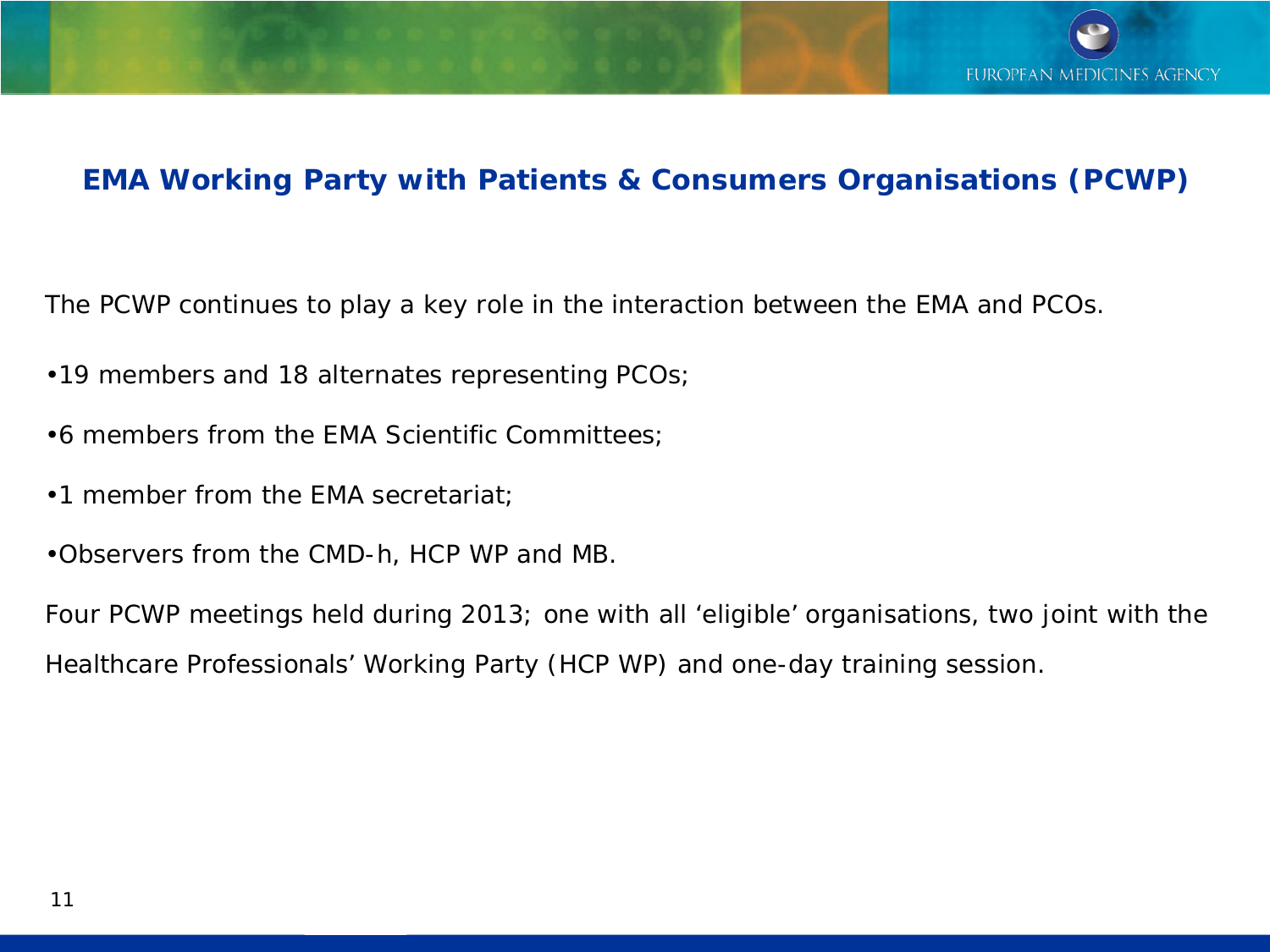## **PCWP representatives involved in many EU-wide initiatives**

•The European Network of Paediatric Research (Enpr-EMA); patient representative member of the Enpr-EMA coordinating group

•The European Network of Centres for Pharmacoepidemiology and Pharmacovigilance (ENCePP); PCO representative member of the steering group

•The Pharmacoepidemiological Research on Outcomes of Therapeutics (PROTECT); patient representatives are involved in the PROTECT consortium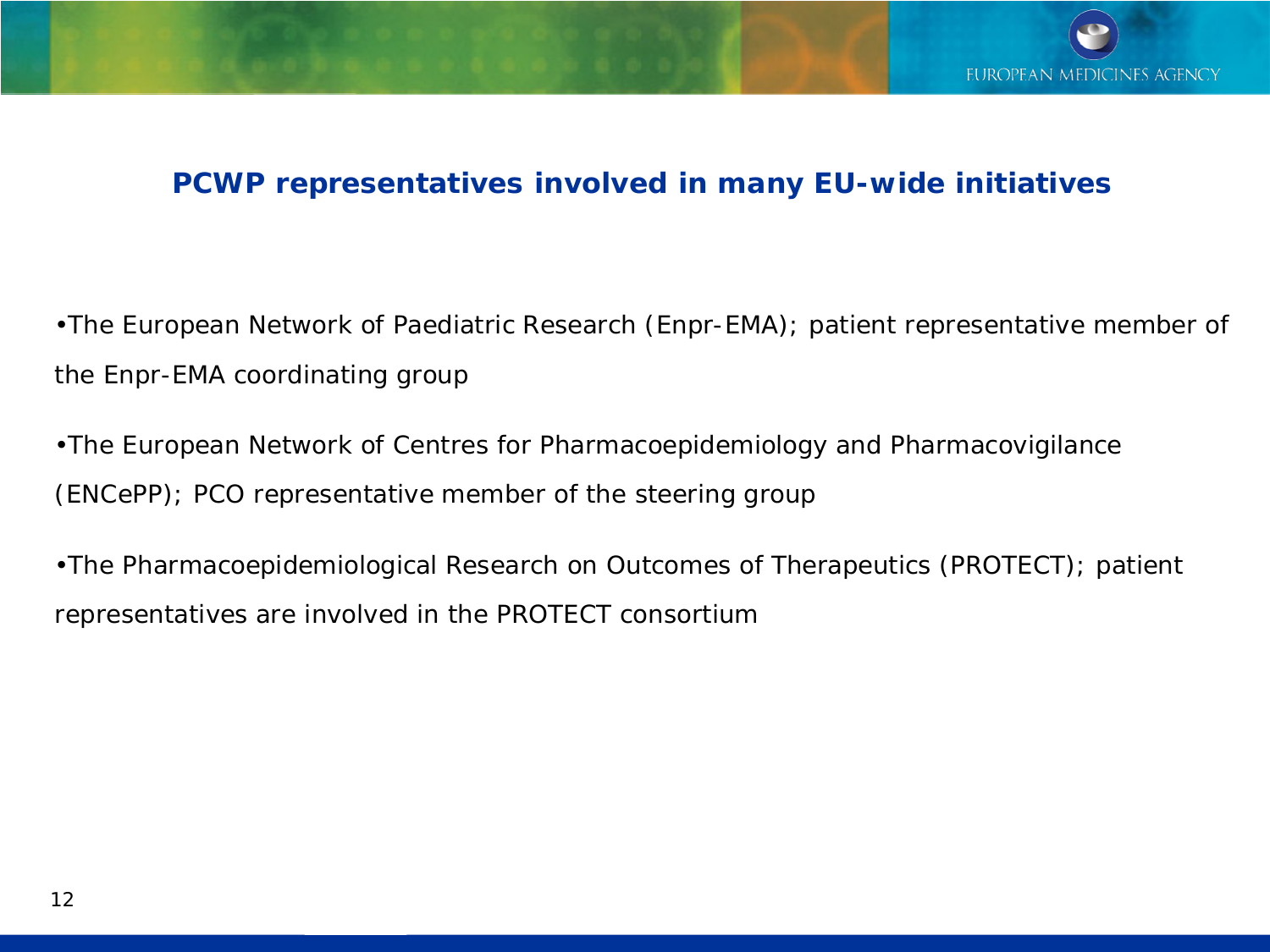

## **Activities involving patients and consumers during 2013**:

Increased involvement in **benefit / risk** evaluations

•**CHMP & PRAC consultations:** specific consultations with PCOs on medicines / issues under evaluation

•**SAG/expert meetings -** 33 patients participated as patient experts in 22 meetings - have provided unique information in terms of real life experiences and views.

•**Scientific Advice Working Party –** 28 patients' representatives participated as experts in specific scientific advice requests (16 for protocol assistance (orphan drugs).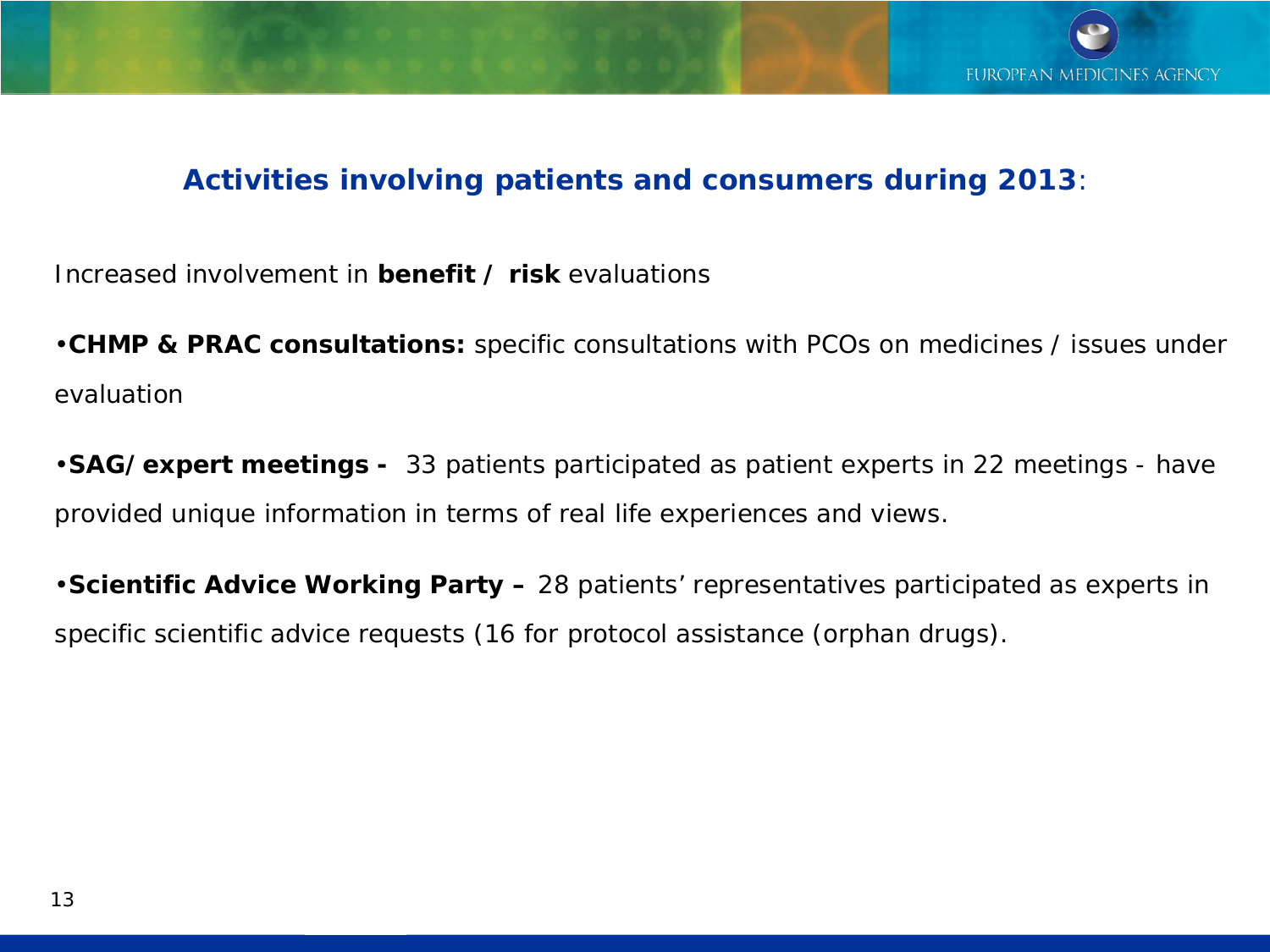# **Activities related to the implementation of the new pharmacovigilance legislation**

- 1 **stakeholder meeting** (including industry, patient/consumer and healthcare professional representatives, national medicines regulatory authorities and the European Commission)
- **Additional monitoring of medicines** & direct patient reporting impact on the package leaflet; PCOs extensively consulted on the black symbol and related text and launch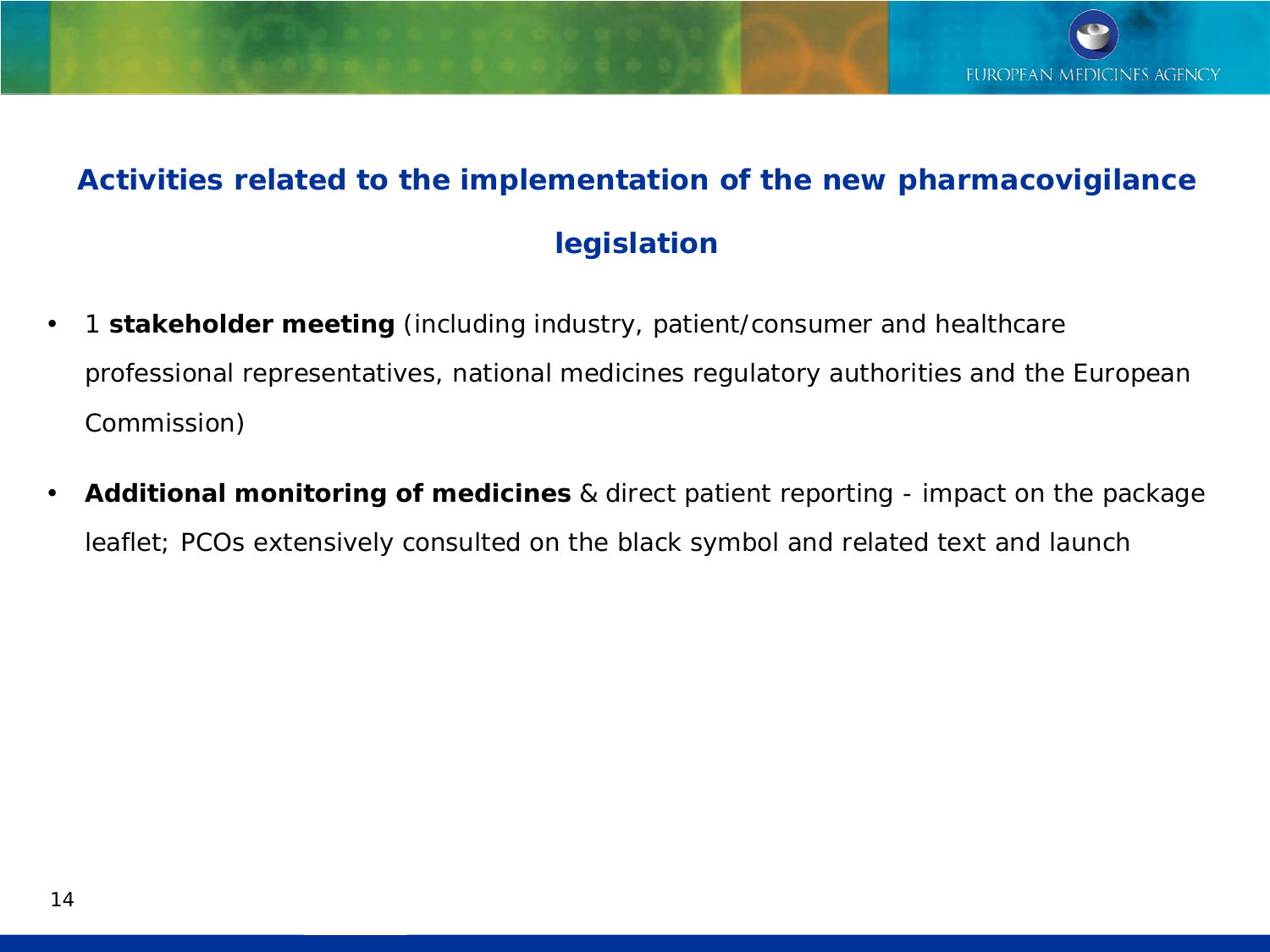

### **Involvement in EMA workshops/conferences**

- Workshop on Conflicts of Interest Policy
- Clinical Trial advisory groups
- Workshop on medication errors
- Workshop on patient support and market research programmes
- Workshop on medicines shortages
- Workshop on the patient voice in benefit-risk assessment
- Workshop on clinical investigation of medicines for multiple sclerosis
- Workshop on biosimilars
- Workshop on Antimicrobial Resistance (AMR)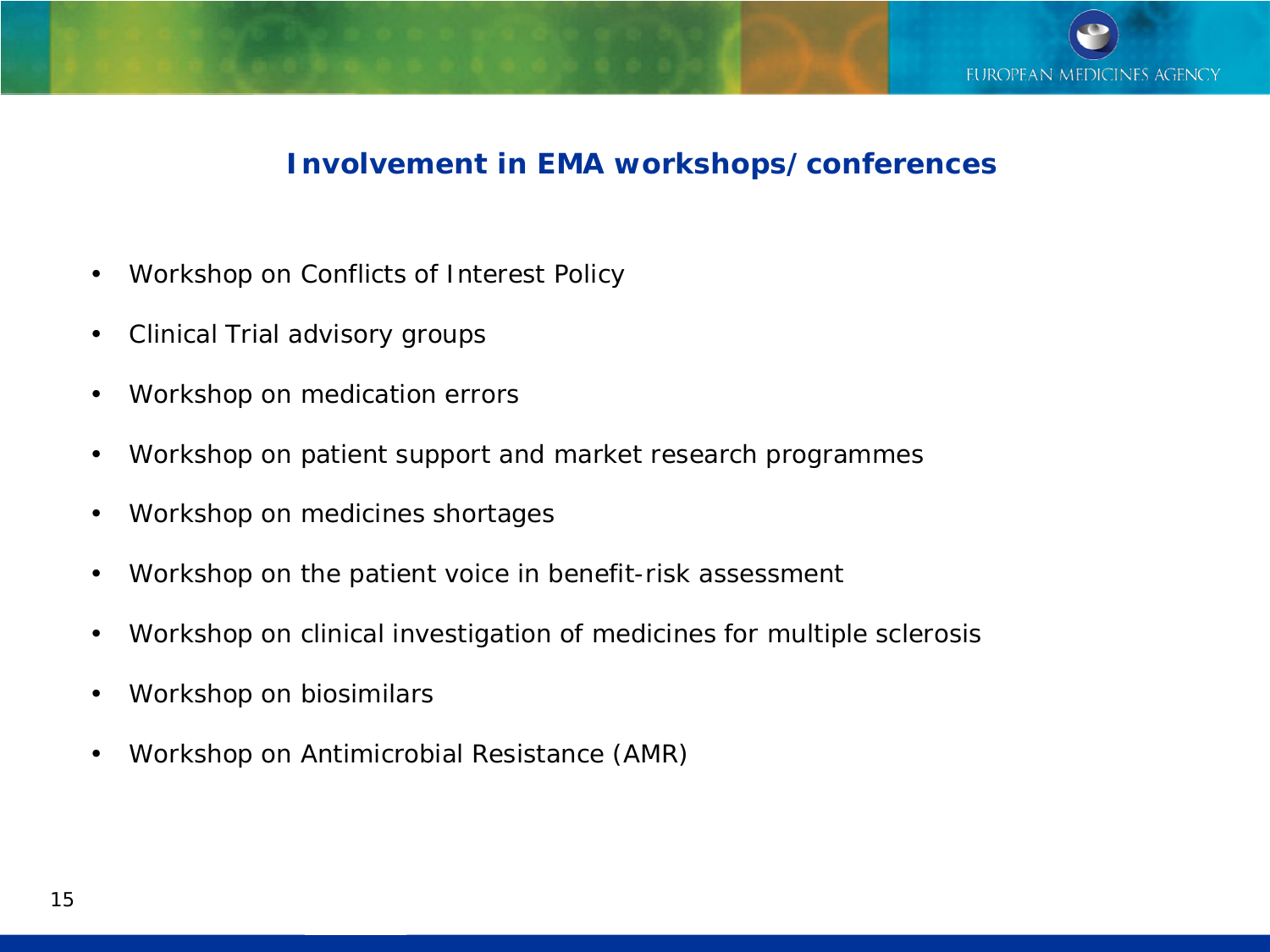

## **Challenges**

- New member integration;
- Limited time, often not enough for allowing meaningful discussion;
- Managing group size, especially in joint meetings;
- Managing individuals' and organisations' sometimes conflicting expectations;
- Managing complex topics over several meetings in 3 month intervals